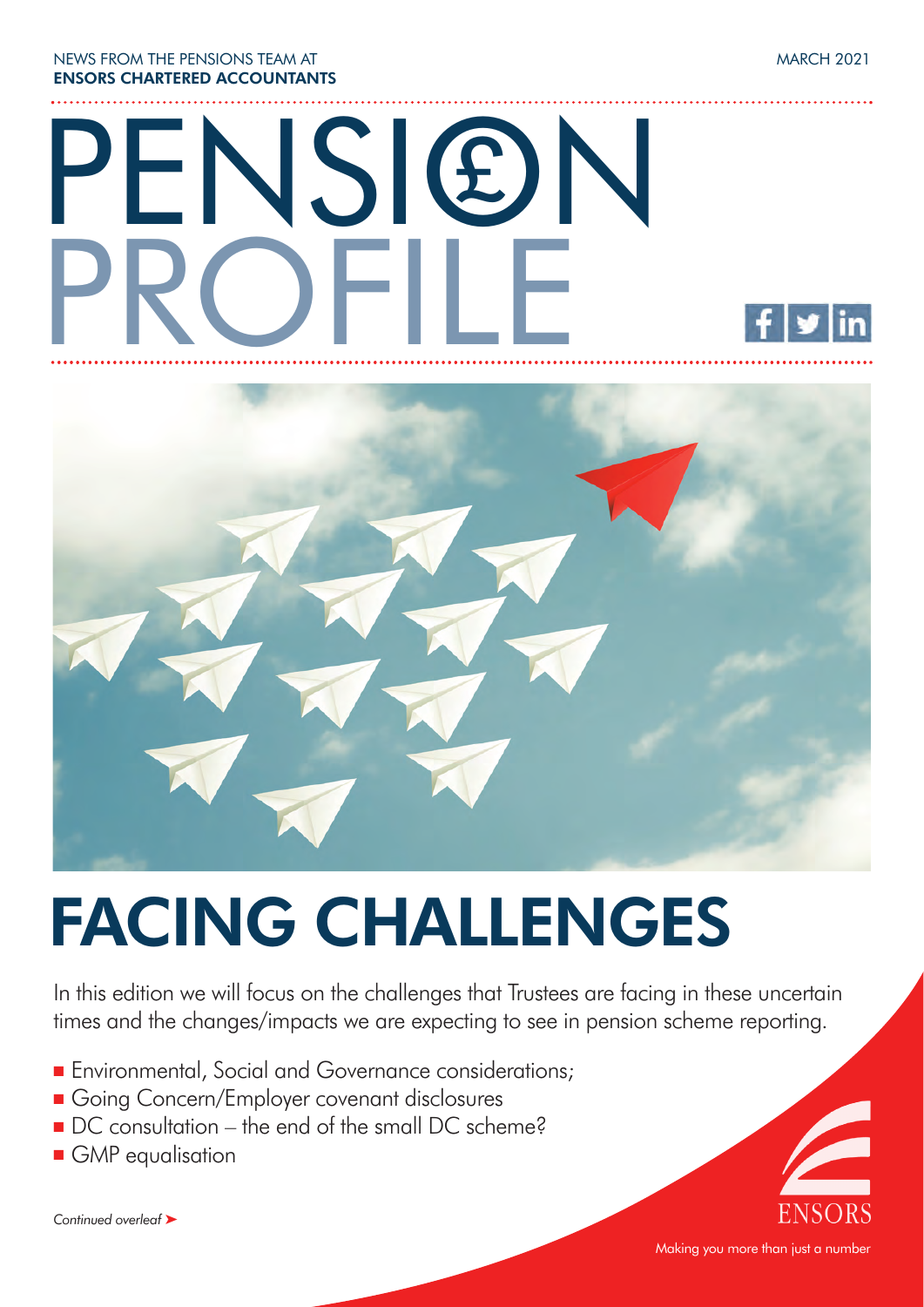### Environmental, social and governance considerations (ESG)

ESG bought about a big shift in the culture of the UK Pensions sector, but in doing so gave the members increased transparency and protection.



The pandemic has refocused our mindset again and now more than ever there is an increased focus on Environmental, Social and Governance factors not just from the Regulator, but on savers wanting to know how their money is invested and how the climate related financial risks to their savings are being managed.

The Trustees were already required to state the extent to which they consider ESG factors in their Statement of Investment Principles (SIP). But on 1st October 2019

trust-based DC and DB pension schemes with over 100 members, had to update their default investment strategy and publish their SIP. This included the need to include the risk of their investments to ESG factors, and their policy on taking account of financially material considerations.

From 1st October 2020 we had the increased requirements of schemes having to include an implementation statement in their annual report, detailing how the SIP has been followed and how ESG factors

were considered as part of the investment decision process. By October 2021 this needs to be published online too.

The Pension Schemes Bill demonstrates the governments intention to further regulate, with powers that could require schemes to report on their exposure to climate change risk. Guy Opperman states the new Bill "will make our pensions safer, better and greener".

He also states that "we were the first government of the G7 to legislate to put net zero on the statute book by 2050. There's no question on my mind, having spoken in Europe with European colleagues, that we lead the way on ESG".

It is abundantly clear that the UK government is planning more action on climate change and environmental issues, and therefore for Trustees the key message is to ensure compliance with the regulations in place, but perhaps almost looking further to embrace the shift in mindset and embrace the new normal for investment.

## Going concern/employer covenant disclosures

2020 gave us a whole raft of challenges and many Trustees and Administrators would have experienced a whole host of additional questions from their auditors on the strength of their employer covenant, and their Covid risk assessments.

Hopefully we are now at the end of the second and final lockdown, but the financial effect of the pandemic will be far reaching. Clearly the impact will depend on your industry sector, but 2021 is still going to include a continued focus on the trustee assessment of going concern.

ISA 570 is the Auditing standard on Going Concern, and this states that a scheme is considered a going concern unless the trustees have taken the formal decision to wind up, or a notice has been served to wind up the scheme or a trigger event has occurred which indicates that there is no alternative to wind up, such as contributions having stopped or the employer has experienced an insolvency event. We are also required to report material uncertainties too, i.e. the employer entering the PPF assessment period, the employer

experiencing financial difficulties and contributions that are consistently late.

The Pensions Regulator has published guidance to help Trustees with the difficult questions to ask of the sponsoring employer and also provide advice as to what the Trustees can do to protect the scheme, i.e. ensuring that dividends are not paid when contributions have ceased, obtaining a guarantee over the employer assets and also general increased monitoring of the employer performance.

It is important to remember too that a Trustee assessment of the covenant, should be for a nineteen-month period from the year end. This covers the twelve-month assessment period from the date of the audit report and the seven-month statutory reporting deadline.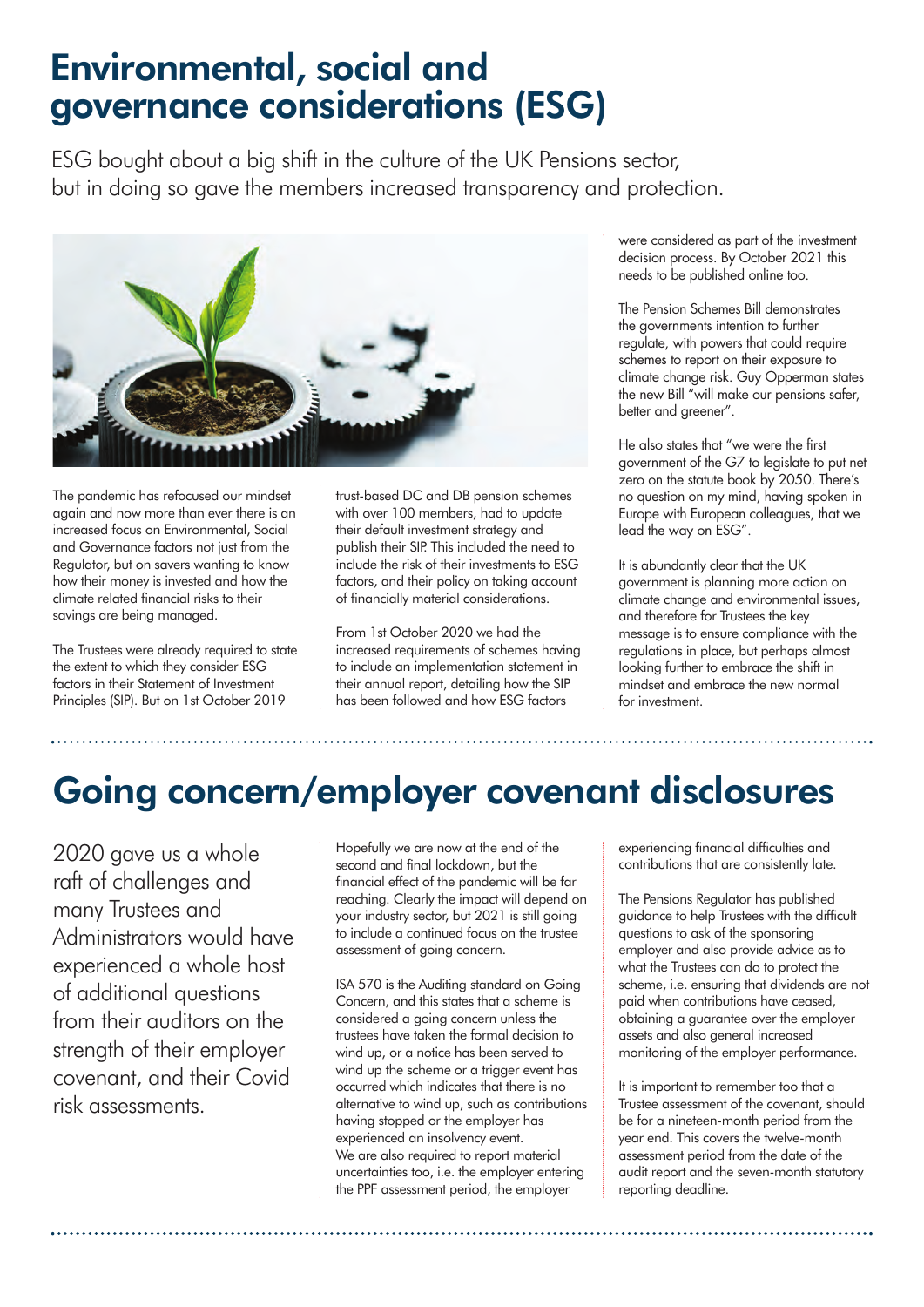### DC consultation – the end of the small DC scheme?

The DC consultation issued in September 2020 is now closed and is awaiting DWPs response. However, the proposal is that all the amendments within the consultation will be brought into force on 5 October 2021.

The consultation is hoping to accelerate the pace in which the market is consolidating addressing the issue that some of the smaller schemes are poorly governed, incur high charges and simply do not have the scale to achieve the benefits a larger scheme has with investing in a diverse range of assets, ultimately resulting in poorer member outcomes.

DC schemes already address the point of value for members (VFM) in the chairs report, but the consultation goes a step further setting out a framework with an annual value for money report at the

centre. If the scheme fails its VFM assessment there is a presumption that the trustees should initiate winding up the scheme, but certain exceptions do apply.

The consultation requirements cover DC and Hybrid schemes over three years old, but with under £100m of assets. This excludes DB schemes where the only DC assets are AVCs, Public sector schemes and GPPs.

Early legal advice is encouraged for Trustees to asses the position of their scheme.



#### WEBINAR

In January 2021 Ensors teamed up with First Actuarial and BDB Pitmans to produce a webinar covering some of the issues raised in this newsletter, including:

- The Implementation Statement
- Pension Schemes Bill
- Pension Scheme Consolidation
- The Lloyds GMP judgement
- Going Concern considerations

In case you missed it, the link can be found here: https://www.ensors.co.uk/ resources/detail/key-issues-forpension-schemes-in-2021/



## GMP equalisation

The High Court judgment on the 23rd November 2020 said defined benefit schemes should revisit historic cash equivalent transfer values and equalise guaranteed minimum pensions (GMP) and top up where necessary.

The judgement does not force organisations to actively correct all pensions transfers, the judgement states that Trustees should "proactively consider this".

From a risk perspective it may be wise for Trustees to look to do so to avoid legal proceedings from any members affected as Trustees are not discharged from liability of that breach.

In terms of accounting, many schemes have disclosed a potential contingent liability for GMP equalisation costs and this may now need to be revisited.

A contingent liability is defined as either a possible but uncertain obligation or a present obligation that is not probable and/or cannot be reliably determined.

It's only if the possibility of settling the contingent liability is remote or it is not material to the financial statements then disclosure is not required.

Trustees should therefore be liaising with their actuaries at the scheme year end to understand if this has been quantified and the likely disclosures required in the accounts.